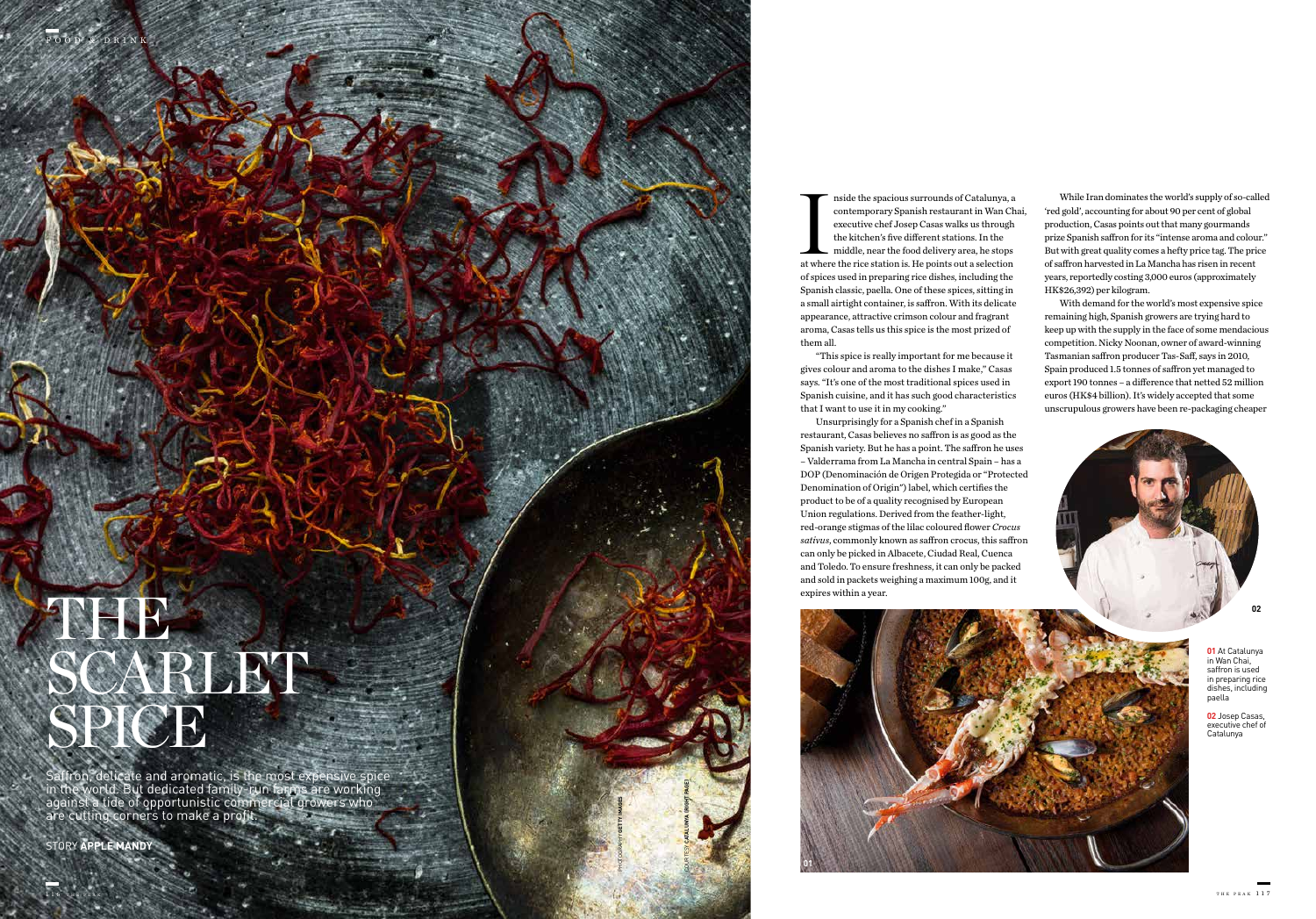## "SAFFRON GROWING IN ENGLAND STOPPED PURELY DUE TO CHEAPER IMPORTS FROM OVERSEAS"

– David Smale, English Saffron

**03-04** David Smale, owner of English Saffron, reintroduced saffron to England in 2004; Smale says saffron as a crop is best moved onto new ground every few years

**05** The cost of saffron usually depends on weight, grade and quality

**06** Saffron is also used in making chocolates

**07** Nicky and Terry Noonan of Tas-Saff, a company that started its operation in Tasmania

saffron imported from Iran, Morocco and Greece, and exporting it as Spanish produce.

#### A TRADE PLAGUED BY PROBLEMS

This fraudulent trading not only misleads consumers, but it also affects Spain's saffron farmers. "Some growers re-label their products to get a profit out from it," concurs Casas. "The best way to avoid fake saffron is to buy from authorised retailers or source through suppliers who keeps a relationship with farmers. Also, make sure they have quality control."

Underpayment of farmers is another issue affecting the saffron industry. Every autumn, during harvest time, workers go through a backbreaking process of handpicking flowers and removing the stigmas one by one. The high cost of saffron is partly due to the number of flowers needed to harvest even a derisory amount of the final product. The amount of saffron crocus needed to yield a pound of the dried spice is enough to cover an entire football field– an amount that can take up to 20 hours of labour to harvest.

"I don't believe farmers [in some countries] pick saffron every day at dawn, so the quality is often being compromised [by the heat from the sun]," says Noonan, whose family company was founded in 1990. "It's down to that poor farmer who probably makes a kilo of saffron. He is probably paid something like US\$200 (HK\$1,550). The sale price here in Australia is around US\$3,000 a kilo and that saffron has probably being handled by three middle people. My husband (and Tas-Saff co-founder, Terry) believes many farmers are making about US\$2 a day. It's slave labour."

"Some aspects of saffron growing, such as flower picking, cannot be undertaken by machine," says David Smale, founder of English Saffron, which reintroduced the crop to the UK in 2001. "Thereby the main ongoing cost of producing saffron is the cost of

the labour required to produce it. Saffron growing in England stopped purely due to cheaper imports from overseas. This in turn is due directly to labour costs."

And the problems with poor quality saffron don't stop there. According to Noonan, saffron can be impregnated with dyes such as coal tar, sunset yellow or tartrazine. Some countries, she says, use mercurybased fungicides such as Vitavax or Ceresan to combat fungal problems in their crops.

"I've even seen pieces of dyed red paper being sold as saffron," exclaims Smale. "One quick look on the internet and it will show that you just can't buy a kilo of saffron for 10 quid. It's [going to be] something else."

Fortunately, distinguishing good saffron from bad is pretty easy. Noonan suggests soaking the threads in warm water. If the colour immediately comes out, it's considered bad quality – the colour in good saffron usually takes 24 hours to be bleached out properly.

Family growers around the world are striving to maintain the quality of their products in the face of pressures from surreptitious tactics used by commercial producers. Nicolas Chevalier of Lou Safran, a family grower in south-west France, insists it is the farm's respect for very rigorous farming practices that allows them to produce French saffron of an exceptional quality. If he does not strive for quality, he says, his product would not have a market value considering the huge quantities produced in Iran and Morocco. Today, his farm is the third largest in France.

#### WHAT'S COOKING?

Chefs around the world are opting to use familygrown saffron as opposed to commercial varieties. David Coumont, chef and owner of Moxhe, a modern Australian restaurant in Sydney, prefers working directly with smaller producers like Tas-Saff. "As a chef, you pay more attention and respect the product," Coumont says. "I like that my saffron doesn't travel much … I try to stay as local as I can." When asked about the differences between Tasmanian saffron and other kinds, Coumont replies, "The quality of Tasmanian saffron is beautiful. It is more expensive, but the flavour is much more elegant. It is so full flavoured and you don't need to use so much in a dish."

Andre Kropp, executive chef at Wrest Point Tasmania hotel in Sandy Bay also prefers small growers because he thinks they have a more concentrated farming practice and a better control of